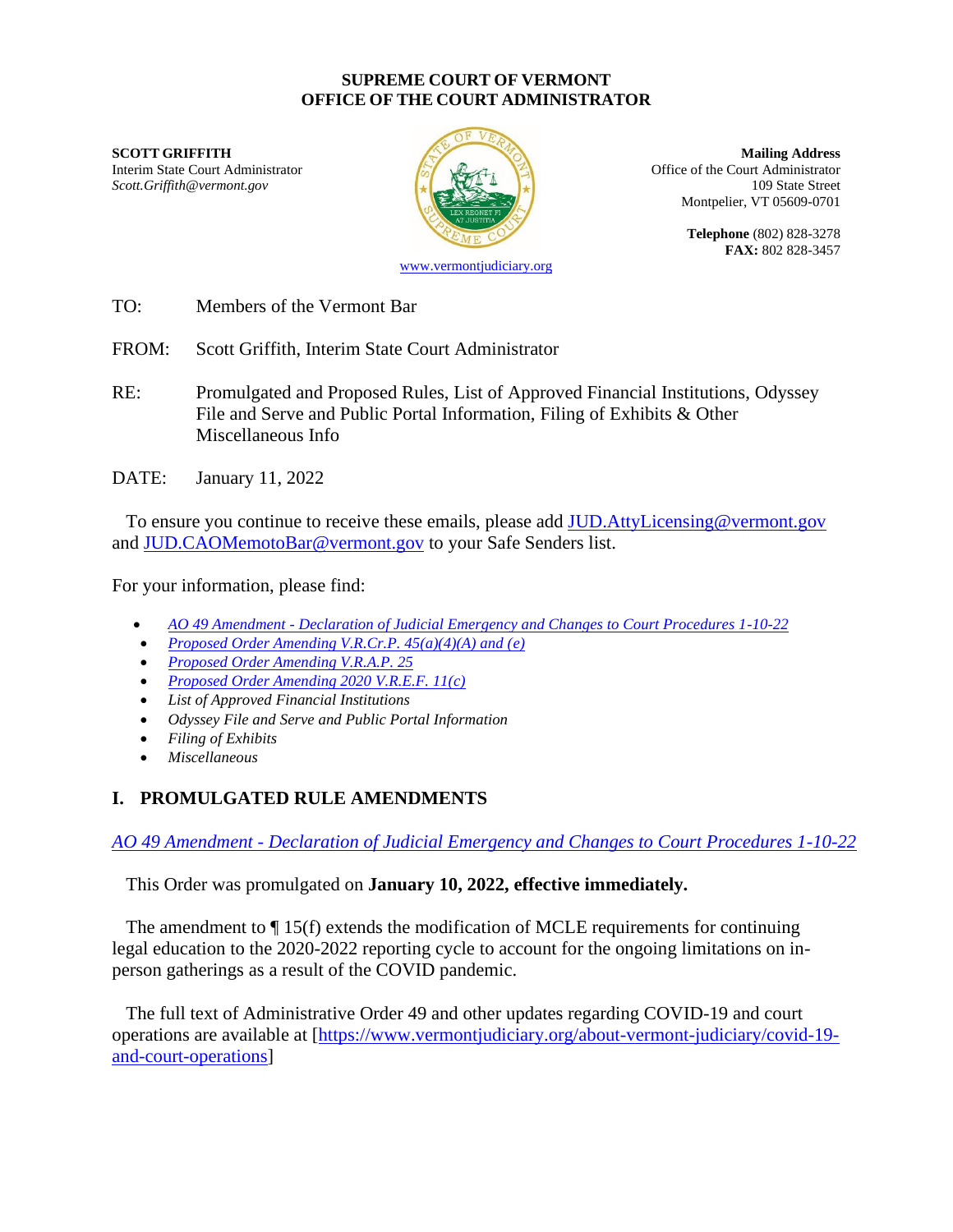## **II. PROPOSED RULE AMENDMENTS (NOTE: THE FOLLOWING AMENDMENTS HAVE BEEN PROPOSED AND HAVE NOT BEEN APPROVED BY THE SUPREME COURT.)**

#### *a. [Proposed Order Amending V.R.Cr.P. 45\(a\)\(4\)\(A\) and \(e\)](https://www.vermontjudiciary.org/sites/default/files/documents/PROPOSEDVRCrP45%28a%29%284%29%28A%29%20and%20%28e%29--FOR%20COMMENT.pdf)*

The proposed amendments to Rule 45 are part of a larger project to update rules regarding filing and service across all divisions. [Proposed amendments](https://www.vermontjudiciary.org/sites/default/files/documents/PROPOSEDVRCP%205_6%28a%29%284%29_29_79.1--FOR%20COMMENT.pdf) to V.R.C.P. 5 regarding email filing and service are currently out for comment. The proposal was made in response to the Court's request in Administrative Order 49, ¶ 6. These provisions are generally applicable in the criminal division.

The proposed amendment to Rule  $45(a)(4)(A)$  clarifies that when email filing is permitted email filings are timely when made at any time prior to midnight on the last day specified for required action. This conforms with a proposed change to V.R.C.P. 6(a)(4), which is currently out for comment.

The proposal also deletes V.R.Cr.P. 45(e), which allows three additional days for filing after certain kinds of service. A similar [proposal](https://www.vermontjudiciary.org/sites/default/files/documents/PROPOSEDVRCP6%28e%29%20VRAP26%28c%29Abrogation%20and%20Amending%20VRAP26%28d%29%281%29%20and%2031%28a%29--FOR%20COMMENT.pdf) is out for comment to delete the provision from V.R.C.P. 6(e) and V.R.A.P. 26(c).

As explained in the civil and appellate proposals, deleting this provision is overdue, given the general simplification of counting time that occurred when the "day is a day" method of counting was adopted in 2018, and the move to filing through the electronic filing system or by email. All attorneys (who are required to register and efile), and self-represented parties who elect to are required to use the electronic filing system for service. Under the proposed amendments to V.R.C.P. 5, self-represented parties can use email for service. Service by mail is limited. In these instances, where more time is warranted, courts can respond on a case-by-case basis to allow parties more time to respond.

Comments on this proposed amendment should be sent by **February 14, 2022,** to Hon. John Treadwell, Chair of the Advisory Committee on Rules of Criminal Procedure, at the following address:

> Honorable John Treadwell, Chair Advisory Committee on Rules of Criminal Procedure [John.Treadwell@vermont.gov](mailto:John.Treadwell@vermont.gov)

*b. [Proposed Order Amending V.R.A.P. 25](https://www.vermontjudiciary.org/sites/default/files/documents/PROPOSEDVRAP25--FOR%20COMMENT.pdf)*

The proposed amendment to V.R.A.P. 25 is made in conjunction with the [proposed](https://www.vermontjudiciary.org/sites/default/files/documents/PROPOSEDVRCP%205_6%28a%29%284%29_29_79.1--FOR%20COMMENT.pdf)  [amendments](https://www.vermontjudiciary.org/sites/default/files/documents/PROPOSEDVRCP%205_6%28a%29%284%29_29_79.1--FOR%20COMMENT.pdf) to V.R.C.P. 5 regarding email filing and service. Under the proposal current V.R.A.P. 25(a)(1) and (2), regarding filing of documents, is deleted. Amended 25(a)(1) instead states that filing must be made as provided in V.R.C.P. 5(e) and the 2020 Vermont Rules for Electronic Filing. Incorporating the filing requirements of V.R.C.P. 5(e) will provide consistency across different dockets and predictability. The service requirements of V.R.C.P. 5 are already incorporated into the appellate rule.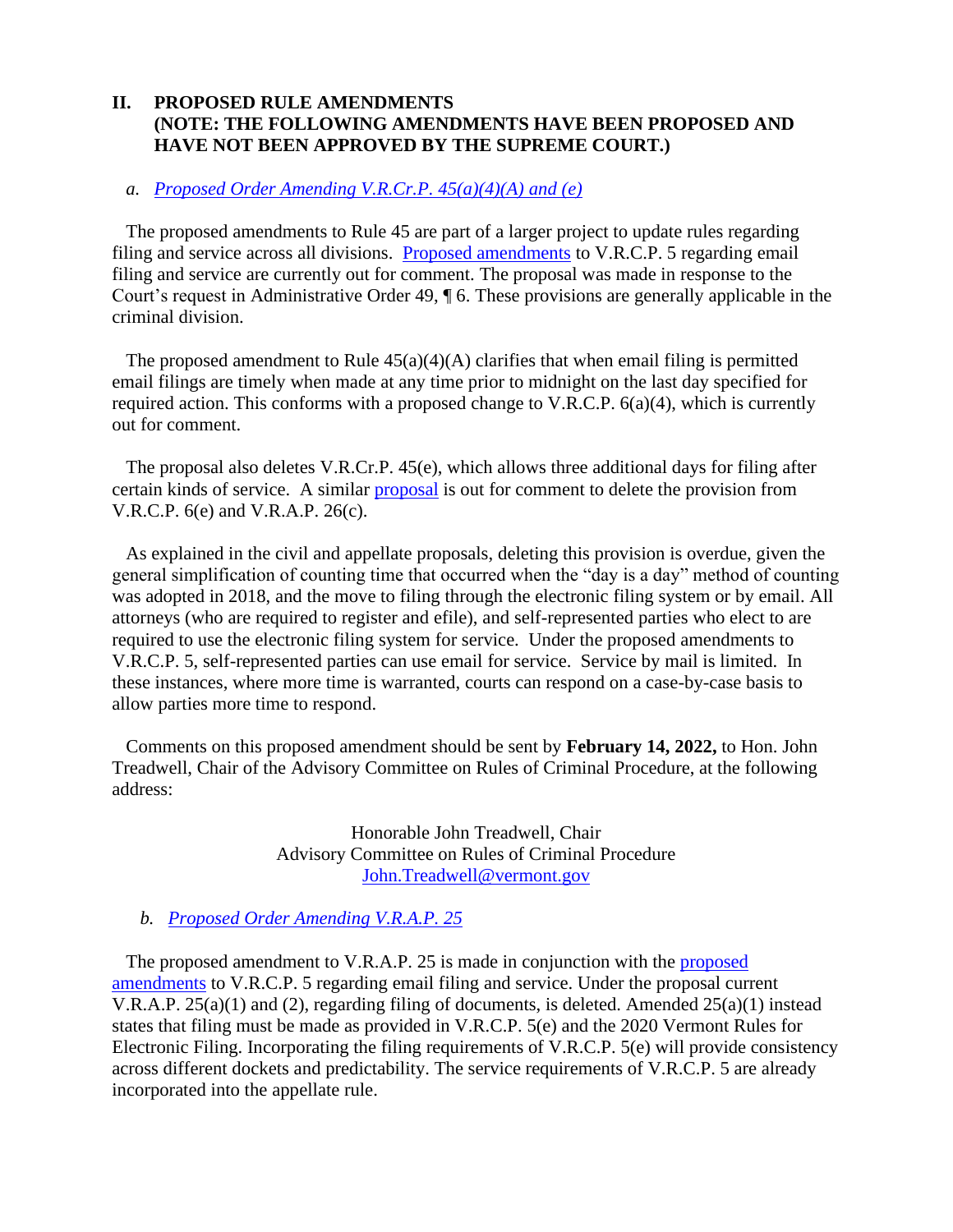The proposal also deletes V.R.A.P. 25(a)(2)(B), which previously provided: "A brief or printed case is timely filed if mailed or delivered to the carrier on or before the last day for filing." Given the implementation of electronic filing in the Supreme Court and the concurrent proposals to allow filing by email, the provision is outdated. To the extent the purpose of the exception for briefs is to give parties the maximum time to complete their briefs, currently proposed amendments would expand the deadlines for these filings from 30 to 40 days for an appellant's principal brief, from 21 to 30 days for an appellee's principal brief, and from 7 days to 14 days for a reply brief. In addition, this special exception to the general rule that filing means filing, not mailing, is a source of confusion for parties and court staff. Removing the provision is consistent with ongoing efforts to simplify and clarify time-counting in the rules that began when the "day is a day" method of counting was adopted in 2018.

Comments on this proposed amendment should be sent by **February 14, 2022,** to Allan Keyes, Esq., Chair of the Advisory Committee on the Rules of Civil Procedure, at the following address:

> Allan Keyes, Esq., Chair Advisory Committee on the Rules of Civil Procedure [ark@rsclaw.com](mailto:ark@rsclaw.com)

*c. [Proposed Order Amending 2020 V.R.E.F. 11\(c\)](https://www.vermontjudiciary.org/sites/default/files/documents/PROPOSED2020VREF11%28c%29--FOR%20COMMENT.pdf)*

The proposed amendment to Rule 11(c) would conform the rule to [proposed amendments](https://www.vermontjudiciary.org/sites/default/files/documents/PROPOSEDVRCP%205_6%28a%29%284%29_29_79.1--FOR%20COMMENT.pdf) to V.R.C.P. 5(b)(2)(D), which requires efilers to serve discovery using the electronic filing system, unless the parties agree on an alternative method of service.

Comments on this proposed amendment should be sent by **February 14, 2022,** to Hon. John A. Dooley (Ret.), Chair of the Special Advisory Committee on the Rules for Electronic Filing, at the following address:

> Honorable John A. Dooley, (Ret.), Chair Advisory Committee on the Rules for Electronic Filing [John.Dooley@vermont.gov](mailto:John.Dooley@vermont.gov)

## **III. LIST OF APPROVED FINANCIAL INSTITUTIONS**

*List of Approved Financial Institutions*

Rule 1.15B(a)(1) of the Vermont Rules of Professional Conduct requires lawyers to maintain their trust accounts only in financial institutions approved by the Professional Responsibility Board. Financial institutions which have not been so approved may obtain information as to how to become certified by contacting the Office of Disciplinary Counsel (802) 859-3000. For a complete list of Approved Financial Institutions, please click on the following link and select "Attorney Trust Accounts":

[https://www.vermontjudiciary.org/about-vermont-judiciary/boards-and-commitees/professional](https://www.vermontjudiciary.org/about-vermont-judiciary/boards-and-commitees/professional-responsibility)[responsibility](https://www.vermontjudiciary.org/about-vermont-judiciary/boards-and-commitees/professional-responsibility)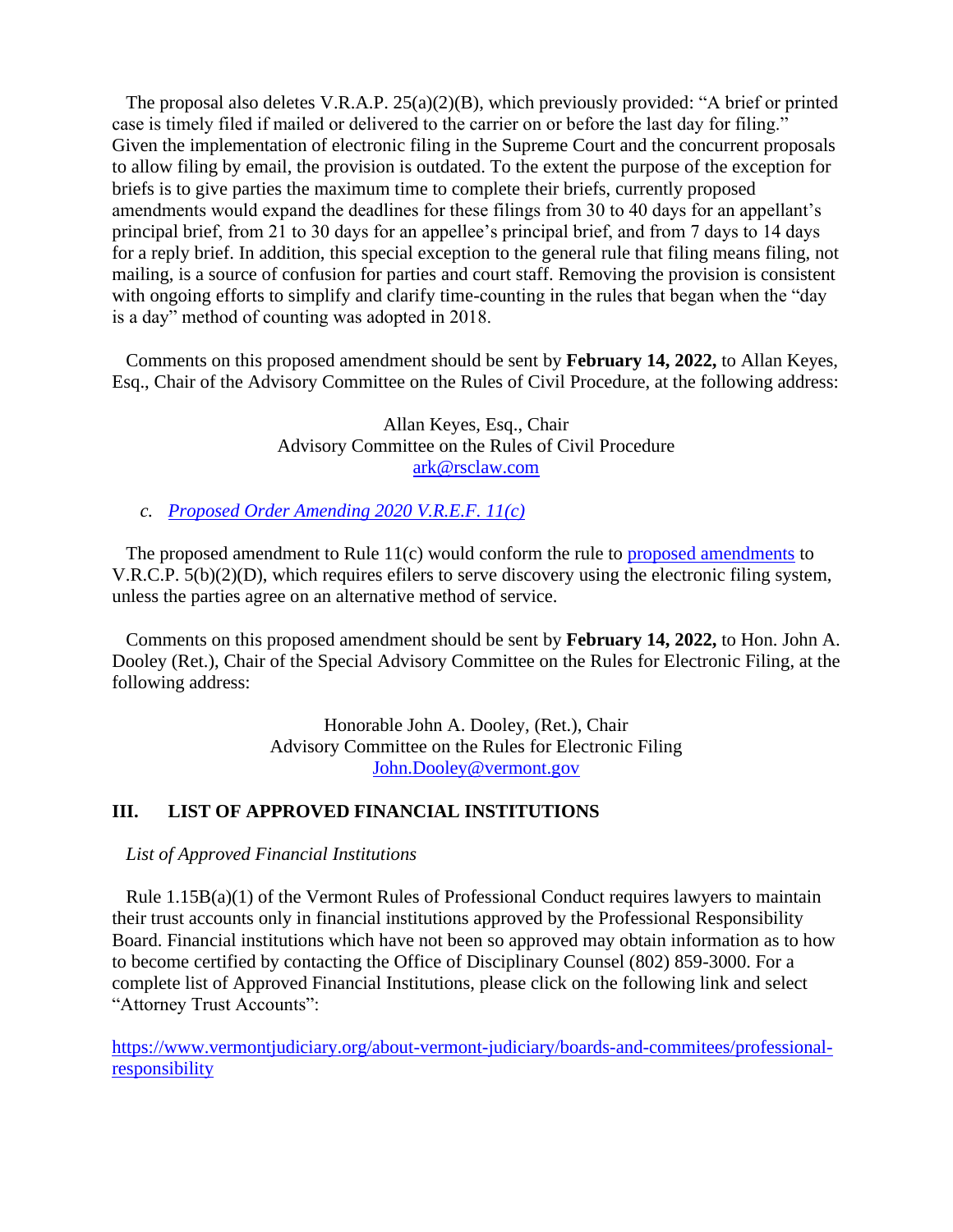# **IV. ODYSSEY FILE & SERVE AND PUBLIC PORTAL INFORMATION**

As of April 1, 2021, there is a new efiling use fee structure for users of Odyssey File & Serve (OFS). The new per case fee is \$14 per filer or firm, payable upon a party's first filing after April 1, 2021. This replaces the previous \$5.25 fee per envelope model. The Judiciary encourages all practitioners and others interested to learn more at [www.vermontjudiciary.org/efiling](https://www.vermontjudiciary.org/efiling)

All Superior Courts, including the Environmental Division, the Judicial Bureau, and the Supreme Court are using Odyssey and accepting electronic filings through Odyssey File & Serve. Please use the following links to access Odyssey electronic filing and portal systems and for more information.

Attorneys must select the party they represent as the "person responsible for fees" in the Fee section of the filing process. Additionally, when the attorney represents more than one party, attorneys should continue to select the same party as the "person responsible for fees"; otherwise, the attorney will incur an additional efiling use fee.

**Odyssey File & Serve.** Odyssey File & Serve (OFS) is the platform through which you electronically file with the courts. To access OFS, please visit <https://vermont.tylerhost.net/ofsweb>You can access user guides through the "User Guides" link in the "Self Help" window. You can also access docket-specific user guides and a new Frequently Asked Questions on the judiciary's website at <https://www.vermontjudiciary.org/about-vermont-judiciary/electronic-access/electronic-filing> For technical support regarding Odyssey File & Serve, please contact Tyler Technologies at 800- 297-5377 or [efiling.support@tylertech.com](mailto:efiling.support@tylertech.com)

If you have procedural questions about OFS, please email the judiciary at [JUD.EFileSupport@vermont.gov](mailto:JUD.EFileSupport@vermont.gov)

**Odyssey Public Portal**. The Odyssey Public Portal allows you to view your case files. To access the portal, please visit<https://publicportal.courts.vt.gov/Portal/> Before you can view your case files, you must first register in the portal and then request elevated access. The Public Portal User Guide contains instructions on how to register and request elevated access. You can read the user guide on our website at<https://www.vermontjudiciary.org/about-vermont-judiciary/public-portal>

For technical support regarding the Public Portal, please contact the Vermont Judiciary's HelpDesk at [Jud.helpdesk@vermont.gov](mailto:Jud.helpdesk@vermont.gov) When emailing, please write "**Public Portal**" in the subject line.

## **Efiling Training Opportunities**

**Watch a pre-recorded efiling training webinar from the Vermont Judiciary.** The judiciary's NG-CMS project team recorded a demonstration of how to use Odyssey File & Serve that you can view here: [https://www.youtube.com/watch?v=ke2ouMDK4VQ&feature=emb\\_title](https://www.youtube.com/watch?v=ke2ouMDK4VQ&feature=emb_title)

**Practice setting up your firm and submitting filings.** For hands on practice, you can create your firm, register users, and begin filing practice cases in the Vermont "**Stage**" environment. Be sure that the web address includes the word "stage" [\(https://vermont-stage.tylerhost.net/ofsweb\)](https://vermont-stage.tylerhost.net/ofsweb).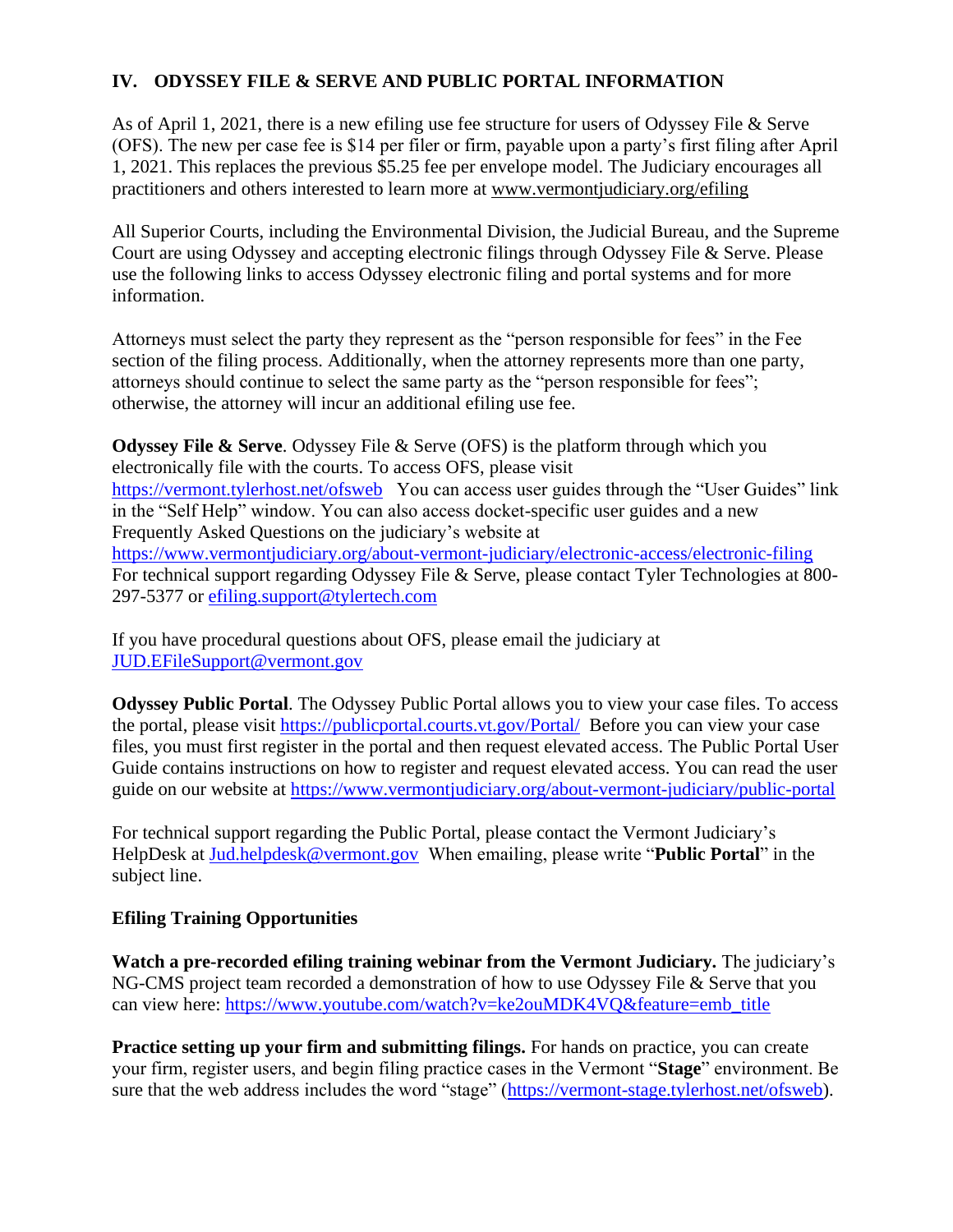The Stage environment is available any time. Please note that submissions will only be reviewed periodically, so you may not get a timely response on whether your practice submissions have been accepted. The Stage environment is available now only for familiarity and direct hands-on experience and is not a substitute for registering on the actual efiling site when you are ready.

## **V. FILING OF EXHIBITS**

Per the 2020 Vermont Rules for Electronic Filing, all electronically filed documents (including exhibit lists and exhibits) must be submitted in PDF format. It is recommended that the exhibit list be filed in Odyssey File & Serve (OFS) as a "Lead Document" and that any PDF exhibits be filed as attachments to that exhibit list.

Multimedia files that cannot be converted to PDF format should be submitted by nonelectronic means on a CD, DVD, or USB flash drive (aka thumb drive) and can be mailed or delivered to the court. It is recommended that filers indicate this on the exhibit list being filed in OFS. Please note that while the courts are equipped to view common multimedia formats (such as .mp3, .mp4, .mpeg, .mov, .wmv files), the filer will have to provide compatible player software if an exhibit is in a proprietary multimedia format.

Finally, please remember that regardless of how an exhibit is filed, it is the filer's responsibility during a hearing to present the exhibits. During remote hearings, this means the filer must either assure that all witnesses have been provided with the marked exhibits in advance and have them available to view; or be able to share his or her screen to allow all participants to view the exhibit. If the exhibit is a video or audio file, the litigant must be prepared to play it during the hearing.

## **VI. MISCELLANEOUS**

*a. Court Forms*

Court forms are constantly being updated. Please refer to the judiciary website for the most upto-date forms,<https://www.vermontjudiciary.org/court-forms>

Please use the link below to report any form question, concern or issue <http://www.vermontjudiciary.org/website-feedback-form> or you can access our Website Feedback program at the bottom of each web page.

*b. Obligation under A.O. 41*

Attorneys are reminded that an "attorney must report to the State Court Administrator within thirty days any change of the office mailing or electronic mail address" and that "[n]otice sent to a reported address is sufficient even if not received by the attorney because of failure to report the proper address or failure of delivery not caused by the court." A.O. 41, § 4(c). To update changes in your contact information, please access your attorney account with the [Attorney Portal](https://vermont.tylerhost.net/TylerFamis/ui/dashboard)

To ensure you continue to receive these emails, please add [JUD.AttyLicensing@vermont.gov](mailto:JUD.AttyLicensing@vermont.gov) and [JUD.CAOMemotoBar@vermont.gov](mailto:JUD.CAOMemotoBar@vermont.gov) to your Safe Senders list.